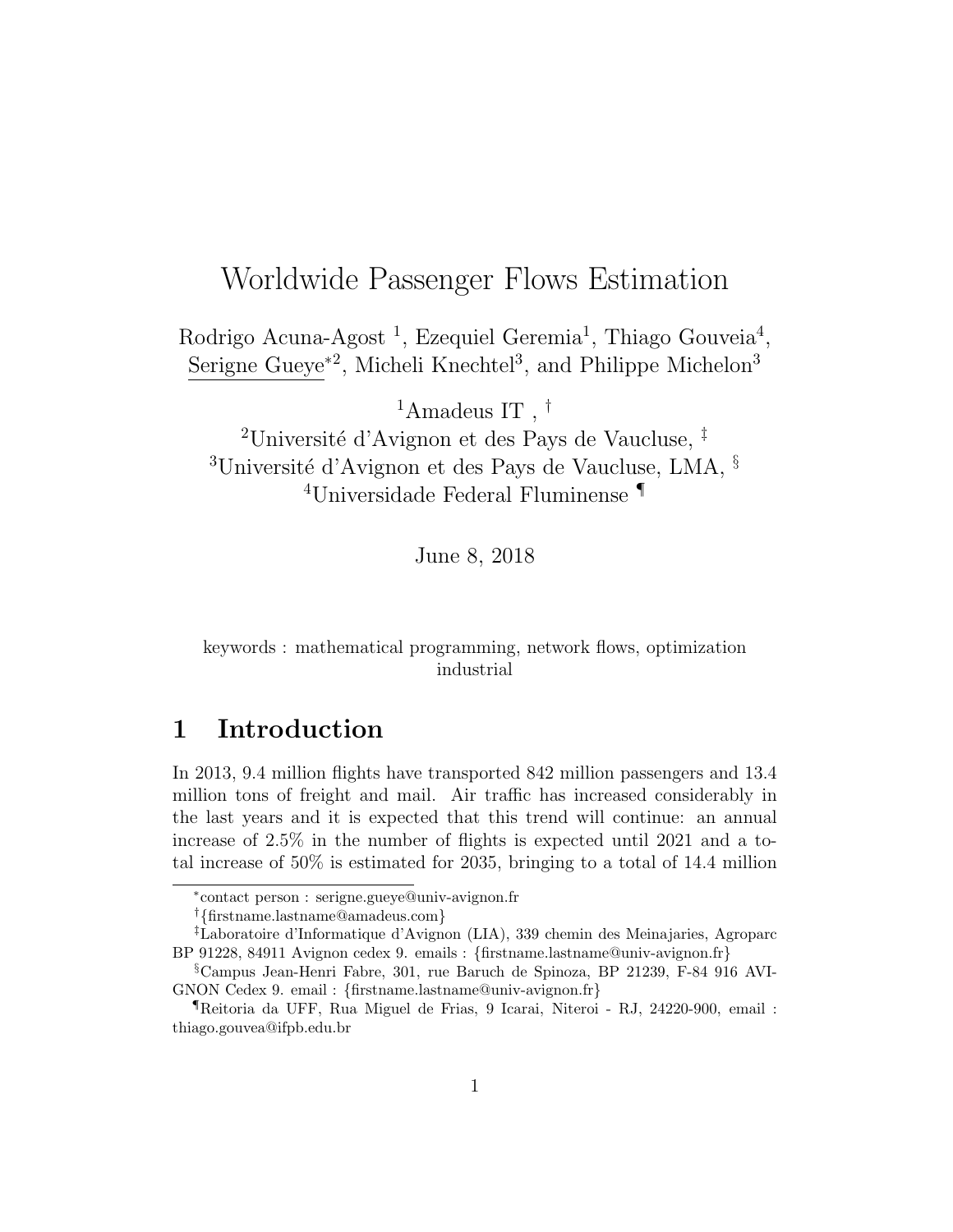flights ([Eurocontrol 13, 15]). It is therefore essential that airlines companies, service companies (as Amadeus) and national and international regulatory agencies acquire planning and control tools. Nevertheless, traffic growth and increased number of passenger induce problems of increasingly larger sizes but also new problems.

In this paper, we propose to study one of these new issues consisting in estimating the worldwide number of passengers by origin-destination pairs, on a monthly basis. If the number of passengers per flight may be estimated by statistical methods, they do not allow directly to deduce the number of travellers by origin-destination since several itineraries are generally available for a given pair OD, with the consequence that on a given flight, the passengers have different origins and destinations.

Estimating the number of passengers per O-D pairs will allow to:

- analyse, over the time, the evolution of the demand for each pair O-D: an origin-destination route in growth may prompt an airline to open flight to serve at least one section, and, conversely, to close flights on routes significantly decreasing.
- estimate tourism flows entering or leaving a given city, constituting a significant economic indicator (again, it is possible to know the number of passengers arriving at a particular airport but not their origin, which is economically important).
- anticipate the spread of infectious diseases such as Ebola or Zika. It might be emphasized that the UNESCO is in relation with Amadeus for this purpose.

Besides obtaining these socio-economic indicators, a rapid resolution of the problem is a prerequisite for more advanced applications, including optimization of network airlines. The network optimization consists in evaluating the effect of the addition or removal of one, or more, flights on the profitability of different markets (a market being precisely defined by the amount of passengers on a O-D route, while profitability is directly related to the aircraft load factor).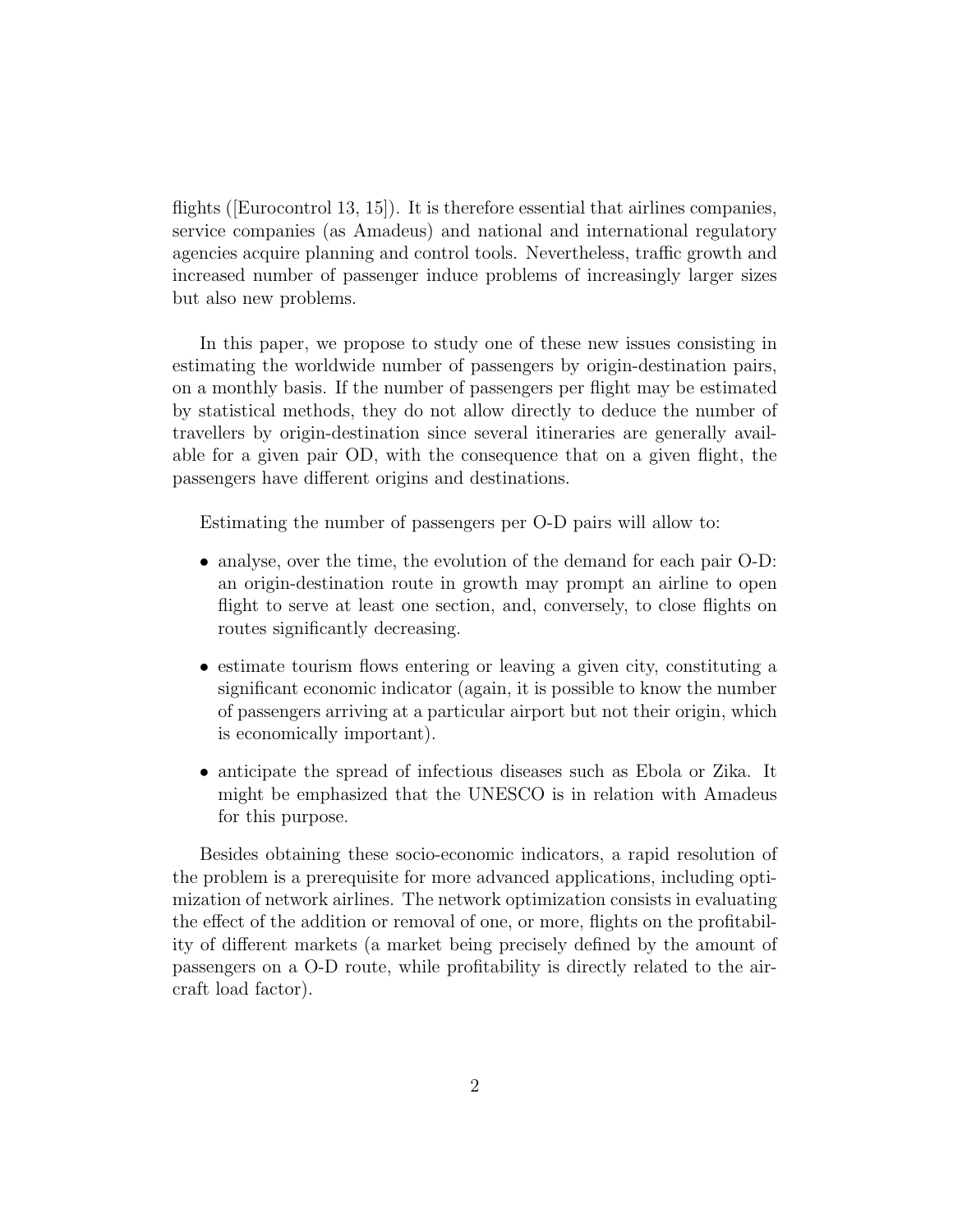## 2 Problem Definition and Model

Deducting an Origin-Destination matrix from partial data on segments doesn't constitute a new issue by itself. For example, one can cite the Bierlaire's works , which give a clear survey of the various existing approaches, [Bierlaire, 91, 96, 04]. It is however completely new in the field of aviation and there are two main reasons for this.

The size of the problem in the airline industry is absolutely huge and vastly superior to the inherent problems in other areas, making the resolution by traditional methods unattractive. The second reason is related to obtaining data on a global scale, covering all airlines and airports (whose number exceeds three thousand, constituting more than ten million potential O-D pairs), which are unavailable for most of the companies, except services providers who work with all the airlines companies, such as Amadeus.

Specifically, our problem can be stated as follows. Knowing the flow of passengers leaving from each airport, the flow of passengers arriving at the airports, an estimated number of passengers on each flight, lower bounds (limit below which the flight is cancelled) and upper (capacity the plane) on the number of passengers that can be transported on the flight, the possible itineraries for each O-D pairs and the probability of using them (again estimated by statistical methods), find the number passenger for each O-D pairs.

Note that in this paper, we will use indifferently the word "flight" and the word "leg" to designate a trip between a take off and a landing. Let now:

- $a_i$  be the total number of passengers arriving at airport  $i$ ,
- $s_i$  be the total number of passengers leaving airport  $i$ ,
- $\alpha_{od}^{l}$  be the proportion of passengers using leg l for going from o to d,
- $\hat{P}_l$  be an estimation of the number of passengers on leg l,
- $P_l$  and  $\overline{P_l}$  be the lower and upper bounds on the number of passengers on leg  $l$ ,
- A be the total number of airports,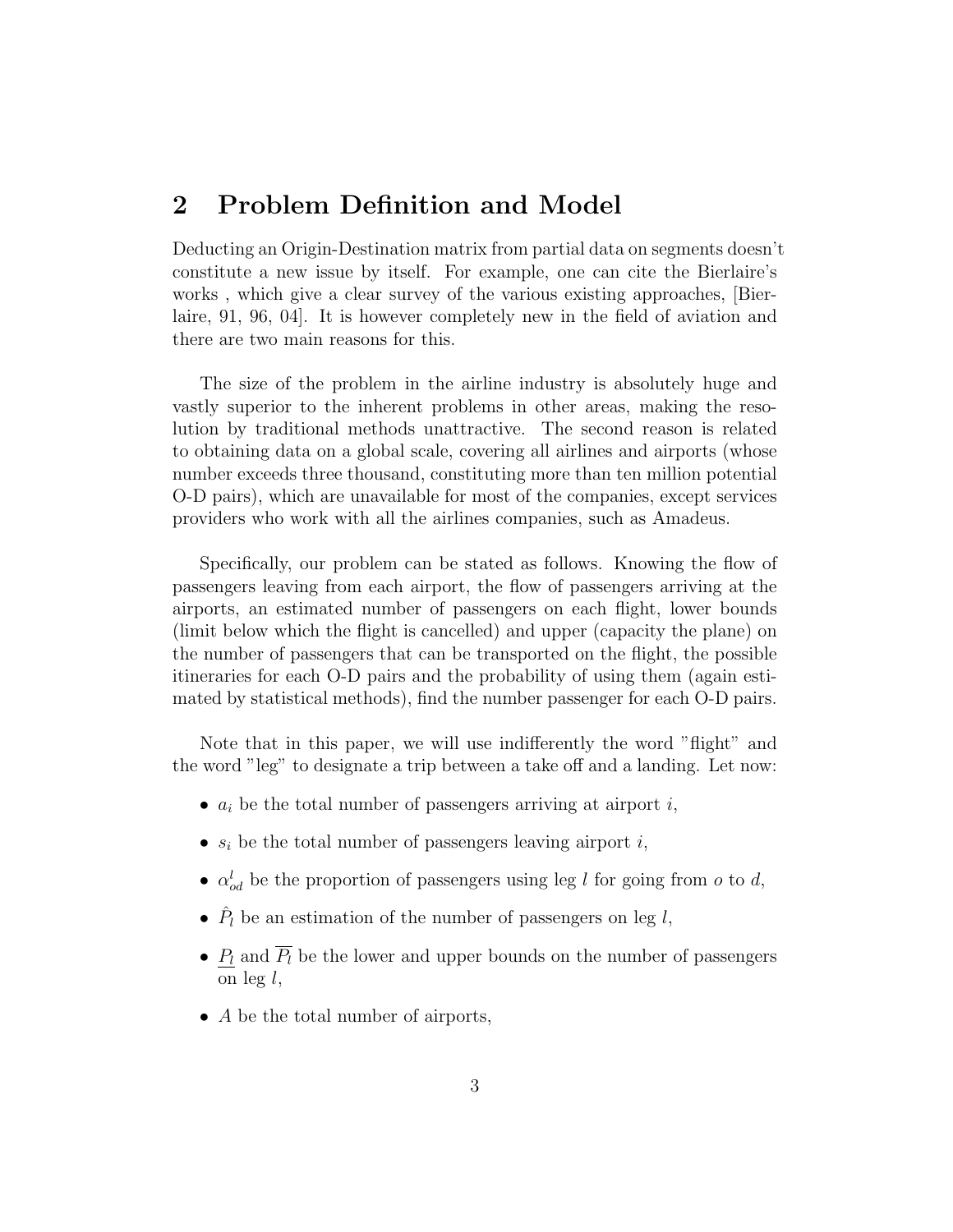•  $L$  be the total number of legs.

Let us define two sets of decision variables (although the second set of variables could be removed):

- $X_{od}$ : flow of passengers from  $o$  to  $d$ .
- $P_l$ : number of passengers on leg  $l$ .

The problem can then be modelled as follows:

$$
\min \sum_{l=1}^{L} \beta_l (P_l - \hat{P}_l)^2
$$
\n
$$
\text{s.t.} \sum_{\substack{d=1 \ \text{A} \\ A}}^{L} X_{od} = s_o \qquad \forall o \in \{1, ..., A\} \tag{1}
$$

$$
\sum_{o=1} X_{od} = a_d \qquad \qquad \forall d \in \{1, ..., A\} \tag{2}
$$

$$
P_l = \sum_{(o,d)\in\{\underline{1,\dots},A\}^2} \alpha_{od}^l X_{od} \quad \forall l \in \{1,...,L\}
$$
 (3)

$$
\frac{P_l \le P_l \le \overline{P_l}}{X_{od} \ge 0} \qquad \qquad \forall l \in \{1, ..., L\} \qquad (4)
$$
\n
$$
\forall (o, d) \in \{1, ..., A\}^2
$$

Constraints (1) and (2) ensure that the number of passengers arriving to and leaving the airports are equal to the corresponding data. Constraints (3) compute the number of passengers per leg as a function of the flows of passengers, while constraints (4) and (5) indicate the domains of the decision variables. The objective function minimizes a weighted quadratic error with respect to the expected number of passengers per flight.

As a consequence, the whole problem consists in minimizing a convex quadratic (and separable) objective function subject to linear constraints. Such a problem does not present any particular theoretical difficulties. Nevertheless, worldwide instances include more than 3300 airports, leading to more than ten millions of O-D pairs ! The challenge in solving this nonlinear problem is thus to deal with its huge size.

We propose and compare three mathematical programming approaches to solve the problem. The first more direct one consists in solving the convex